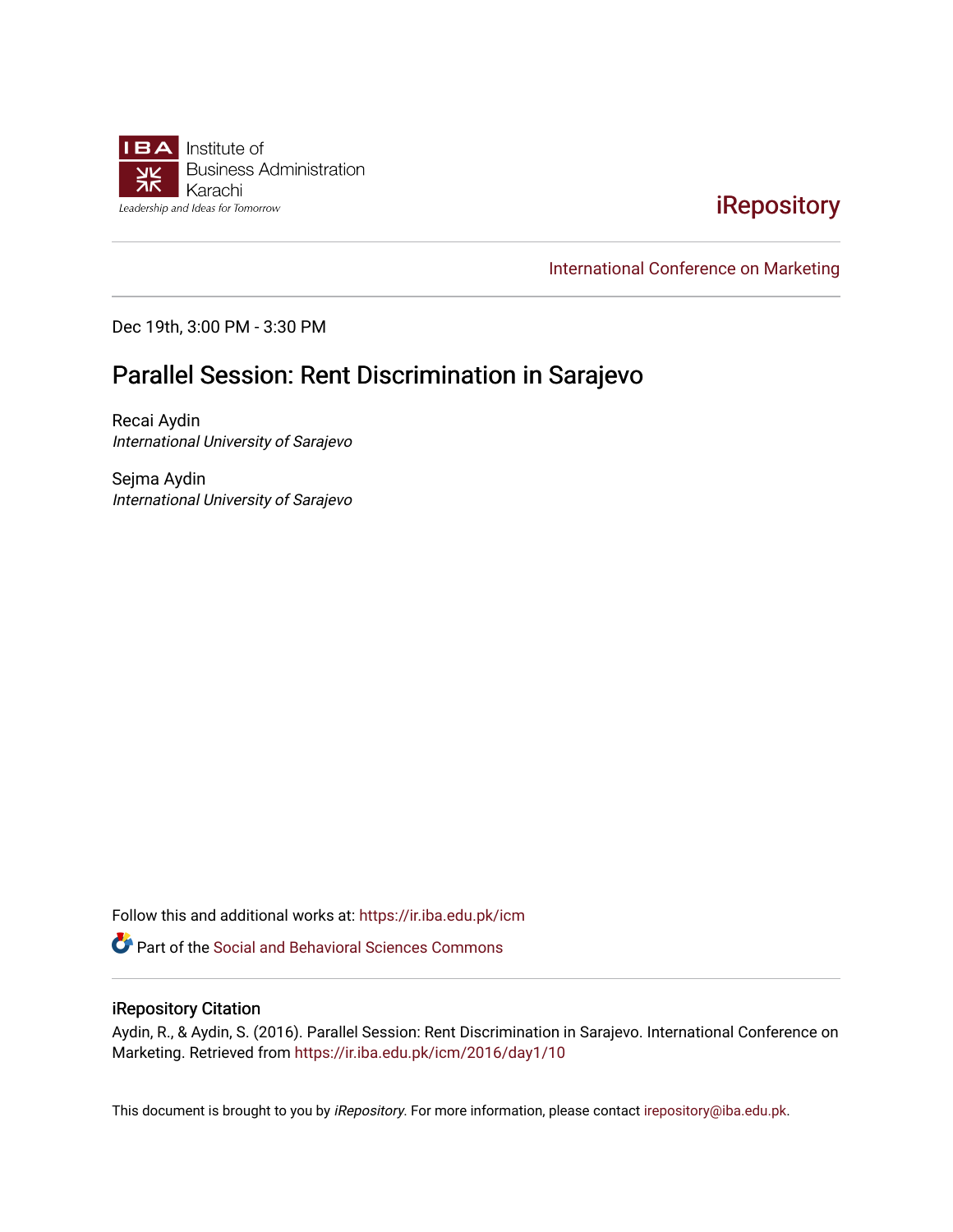## **Rent Discrimination in Sarajevo**

Aydin, Recai<sup>1</sup>; Aydin, Sejma<sup>1</sup>

#### <sup>1</sup>Turkish Police Academy, International University of Sarajevo raydin@ius.edu.ba; [s.sejma@gmail.com](mailto:s.sejma@gmail.com)

*Abstract: Following the relative stabilization of the country after Dayton Peace agreement, B&H has been attracting growing number of foreigners who come to Bosnia for work or education. In recent years, Ilidza area of Sarajevo city has faced with an influx of such foreigners due to recently established university campuses in the area. This development caused large number of foreign students and professors, mostly from Turkey, to reside in and around Ilidza. This study investigates if these foreign students and professors face with discrimination in the rental market, using Oaxaca-Blinder decomposition method as a statistical tool. Ordinary least square (OLS) regressions under different specifications were applied and all of them revealed a significant coefficient for "foreign" dummy, indicating a significant difference between what locals pay and foreigners pay for the rent among IUS students and staff members. Further analysis with Oaxaca-Blinder decomposition method indicated that foreigners pay higher amount of rent in the area as they generally reside in better quality apartments. However, the difference in rent cannot be completely explained with the characteristics of the rental unit. Hence, this study finds an evidence of rental discrimination. The results are found to be similar when only student sample is used by excluding the staff members.*

*Keywords: Rental Discrimination, Oaxaca-Blinder Decomposition.*

### **1. Introduction**

A place of residence has a tremendous effect on a people's quality of life, their social activities, children's education quality, safety, health, well-being and many other aspects of their life are directly correlated with the neighborhood the housing unit is located in. Every individual should be provided with the opportunity to rent the property that they like and want to live in. There should be no unfair treatment in their attempt to maximize their utility as tenants. On the other hand, landlords do have a right to set certain criteria for selecting the tenant that they see as the best fit to live in their property. However, they do not have a right to engage in any kind of discriminatory behavior in handling or selecting the applicants. Substantial number of studies, over the past two decades, presents undeniable evidence proving that ethnic minorities are being discriminated against when engaging in different transactions across many markets, from labor and product market to housing market.

Discrimination in housing market is most widely studied in the United States. Interestingly these studies on the issue are conducted by the U.S. government regularly on national scale. As a result, large pool of data was generated by the government-led studies and this inspired many individuals and community organizations to conduct their own lower scale studies in the area as well. In addition, substantial number of recent studies in housing market discrimination suggests that discriminatory behavior occurs frequently in the European housing markets as well and that it has been one of the biggest obstacles for immigrants living in EU (Harrison et al. 2005).

Even though adverse treatment towards minorities is illegal in most of the countries today (De Prins, Sottiaux, and Vrielink 2005), the research shows that various types of discrimination are still present in U.S., Australia and countries of Europe (Kuebler and Rugh, 2013; TNS Opinion & Social, 2012). Audit studies were conducted in Italy, Spain and Norway and all of them confirmed the existence of discriminatory behavior towards the minority groups living in those countries. So, due to discrimination,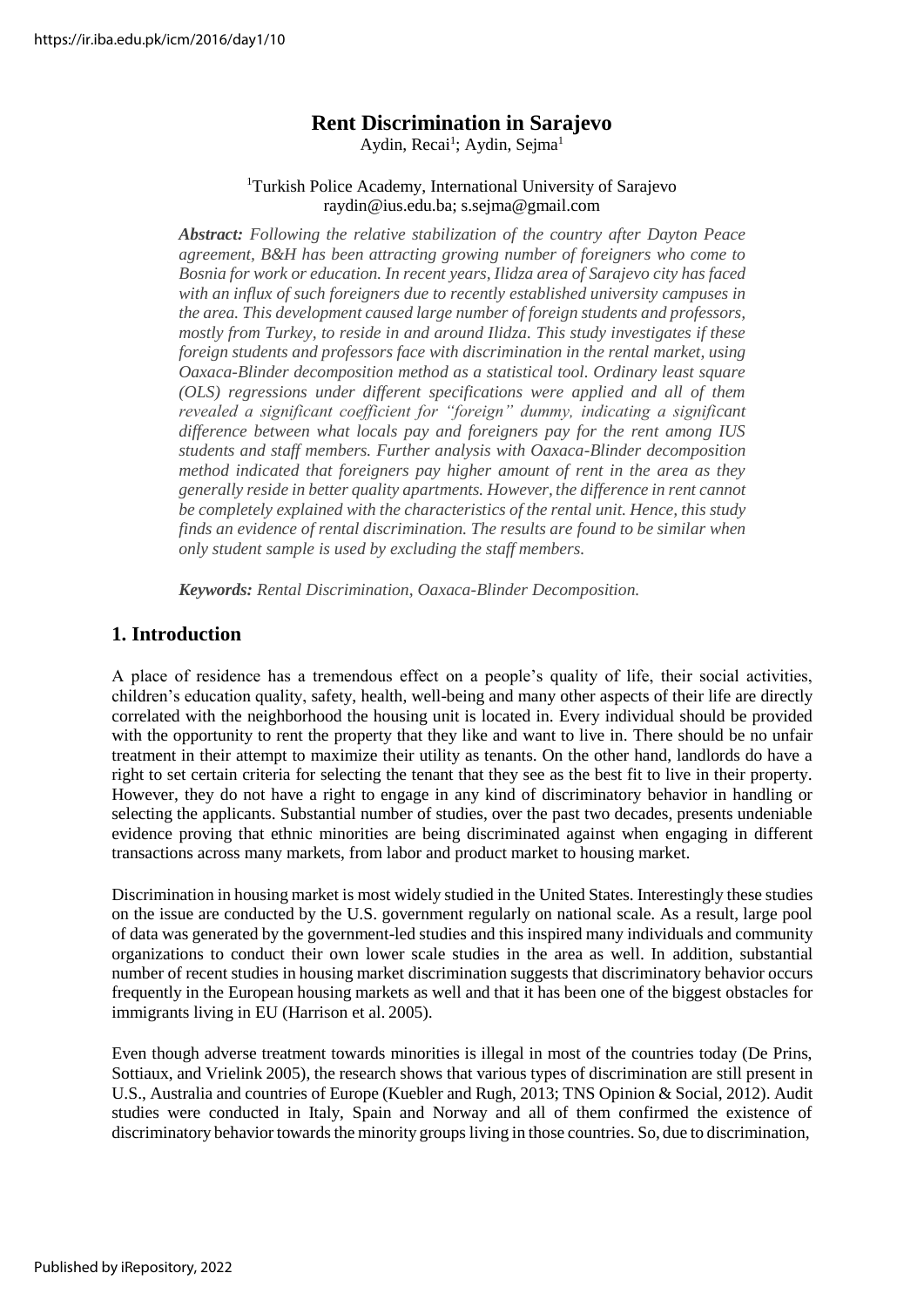the act of searching for housing unit itself is more costly and time-consuming for minority group members (Roscigno, Karafin, and Tester 2009).

As we can see there are many cases of discriminatory behavior in housing markets even in some of the most developed countries in the world. Then, based on this we can assume that the door for housing discrimination discussion must be wide open in Bosnia and Herzegovina (B&H) as well. Housing market in B&H is one of the least organized and controlled markets in the country. There are very few licensed real-estate agents in the country and they operate only in the biggest cities. This leaves a lot of space for various types of discrimination. Currently, B&H has a relatively low standard of living and prices of many goods and services are much lower than what most foreigners would pay in their country of origin for the same product or for a service. According to information available on the web, average monthly disposable salary after taxes in B&H is reported to be around  $828.30$  KM<sup>1</sup>. Of course, landlords and agents are well aware of the perception of most foreigners on prices in B&H and their relatively higher levels of income as well as their higher willingness to pay. This probably motivates landlords and agents to engage in discriminatory behavior towards the foreigners.

Following relative stabilization of B&H, number of foreigners who come to B&H for work, education or leisure has significantly increased. This is more evident in Ilidza suburb of Sarajevo where three private university campuses are located and also thermal water resources are abundant. In last decade, the area attract many foreign students and professors, especially from Turkey, and also many tourists from Gulf countries who come for beautiful nature of Ilidza and its thermal waters with healing power. The second group also consists of tourists who come to the area not only for a short-term visit but also they tend to revisit Bosnia often with their families and even stay in the area for longer periods which, in some cases, cover warmer half of the year. As a result, demand for housing units, both for sale and rent, increased dramatically in the last decade across Ilidza and the rest of Sarajevo. However, this study does not focus on discrimination in housing sales but only focus on discrimination in rental properties. It should be noted that this study analyzes the data collected only from the students and staff members of International University of Sarajevo (IUS). Therefore, the findings of this study should only be interpreted as a probable rent discrimination faced by IUS students and staff members.

According to information available on same webpage, renting one bedroom apartment in the city center of Sarajevo can cost anywhere from 300 KM to 500 KM with average rent being 423.68 KM per month while price of renting similar apartment outside the city center costs between 200 KM and 350 KM with the average of 281.58 KM. Renting three bedroom apartment in the city center is reported to cost between 600 KM and 1000 KM, averaging 778.12 KM and outside the city center, it costs between 450 KM and 650 KM, averaging 523.33 KM. However, these figures are not based on official data or scientific research. In addition, it is possible that these figures maybe outdated as the information source does not state the time period in which these estimates were calculated.

According to the last published data in 2014 by Service for Foreigners' Affairs of B&H, 4,725 of new temporary stays were granted and 6,297 extended totaling 11,022. Largest number of new permits was granted to citizens of Serbia followed by Turkey, China and Croatia while largest number of extended permits was granted to citizens of Turkey followed by Serbia, Croatia and China. In recent years, number of residential permits granted and extended to citizens of Turkey has increased dramatically, and for several consecutive years it constitutes one of the largest portions of total number of permits. Over the course of 2014, 693 temporary residence permits were issued and 1.266 has been extended meaning that the total number of Turkish residents in B&H was 1.959. This means that 18 percent of all foreigners living in B&H are of Turkish origin which makes them second largest minority group in

<sup>&</sup>lt;sup>1</sup>[http://www.numbeo.com/property-investment/city\\_result.jsp?country=Bosnia+And+Herzegovina&](http://www.numbeo.com/property-investment/city_result.jsp?country=Bosnia%2BAnd%2BHerzegovina&%20city=Sarajevo) [city=Sarajevo](http://www.numbeo.com/property-investment/city_result.jsp?country=Bosnia%2BAnd%2BHerzegovina&%20city=Sarajevo)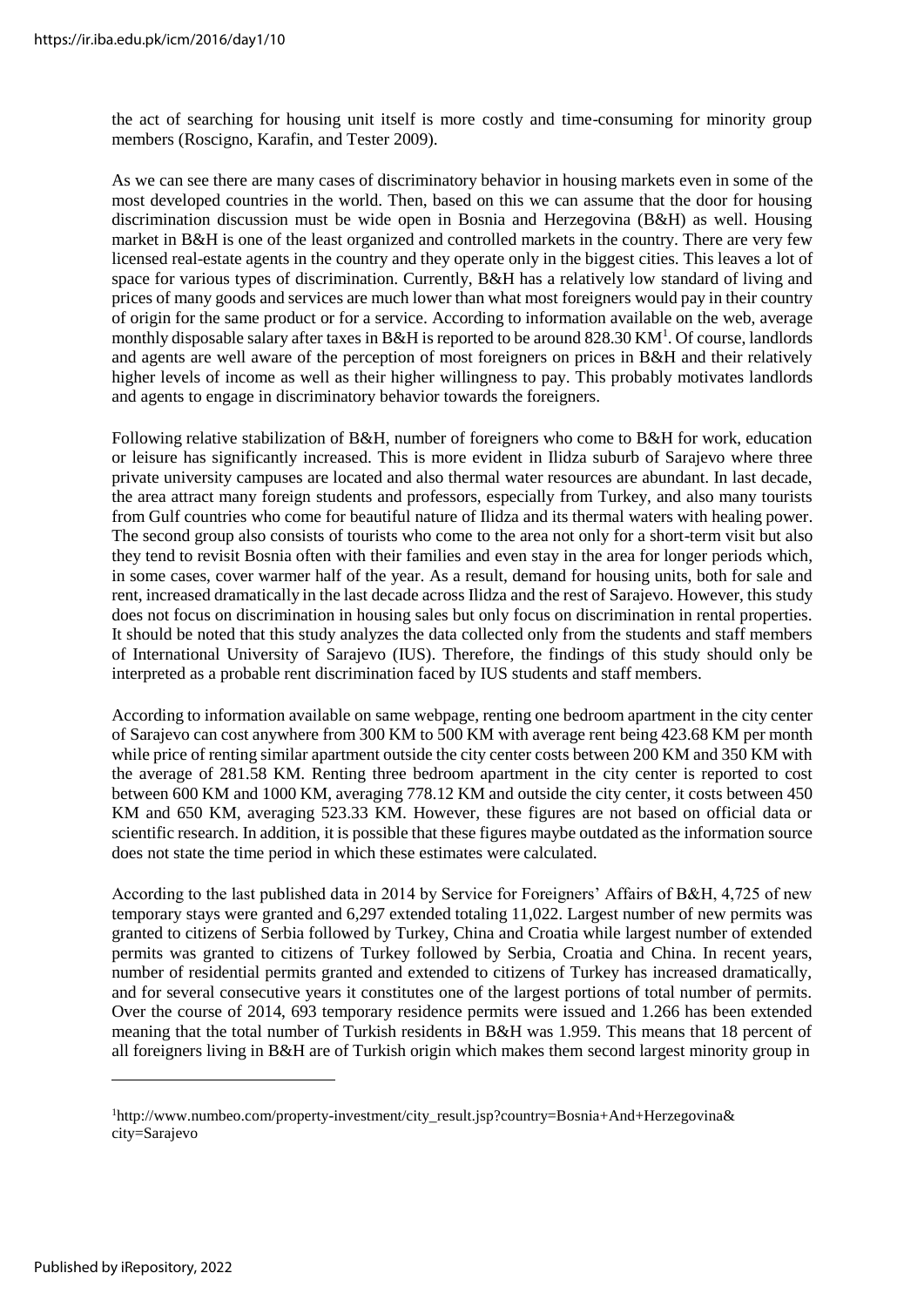B&H after Serbians. However, if we take into consideration that people from Serbia are coming from the country of the region and that they speak local language and often possess almost no distinctive marks that differentiate them from locals, we can freely say that largest minority group in Bosnia and Herzegovina is Turks. According to last available statistics, from 2014, the number of foreign students in Bosnia and Herzegovina is 2,176 and almost half of which are Turkish students (1,055). This number is expected to be significantly higher today, considering the fact that the number of registered students at IUS alone in Spring semester of 2016 was 1,000.Combined with the Turkish students in International Burch University, University of Travnik and University of Sarajevo, this number is expected to be well over 1,500 students.

It is often told among the students and staff members that there has been a surge in the rental rates, especially in Ilidza area, in recent years. As explained above, this is not surprising due to the influx of people, not only foreigners but also Bosnians, to the area as a result of increasing education and job opportunities because of newly opened university campuses and newly built hotels in the area. Many foreign students and staff members of IUS have complained about high rental rates that they claim to face with. Therefore, this study is important to find out if these claims are substantiated. Discrimination in any form has never been studied or even addressed in B&H before. This is true for the case of local as well as foreign students, even though ensuring equal right treatment for the foreigners in B&H could have significant and large financial benefits for the country. However, it is important to state that any form of discrimination in B&H is illegal and there are authorities responsible for collecting and reviewing the complaints regarding any form of discrimination and providing basic advice on what to do next.

### **2. Literature Review**

The problem of discrimination that foreign students face when searching for accommodation has not received a lot of attention in the literature. Studies that do mention this issue are directed at other issues relatable to this one. U.S. Office of Equal Opportunity issued reports regarding the discrimination foreign exchange students face in U.S however, they mostly focused on the discrimination experienced during social interaction with other students or professors. Small-scale individual studies focused on discrimination caused by stereotypes (Greenwald, 2001) and professors' adverse treatment in classes and grading (Hanassah, 2006). UK council of International Student Affairs constructed a handbook for practitioners regarding managing the accommodation for international students; however there is no mention of housing discrimination in it. Australian Human Rights Commission and New Zealand Human Rights Commission documented the cases of rental housing discrimination against foreign students in 2009.

The students filed a complaint but it did not receive a lot of media attention or policy response. Even though it is expected for this to motivate an empirical research on the issue, it did not.

Racial and ethnic discrimination in labor market wasstudied in varioussocial contexts and using several different methods. The findings reveal consistent adverse treatment of protected groups and have been used for several purposes such as evidence in court cases, influencing the policies regarding protecting the rights of minorities and informing and influencing the public about the quality of life of minority groups in the society.

The results of the research conducted for U.S housing market show that (Wienk et al.1979) African-American auditors experience 17% net discrimination in when engaged in sales transfers and 16% net discrimination in renting transfers. Further research of discriminatory behavior (Yinger 1993) found evidence of 30% net discrimination against Africa-American applicants in sales and 28% in rental transfers combined with 23% net discrimination against Hispanic applicants in both sales and rental transfers in housing market. All of the cited findings were statistically significant.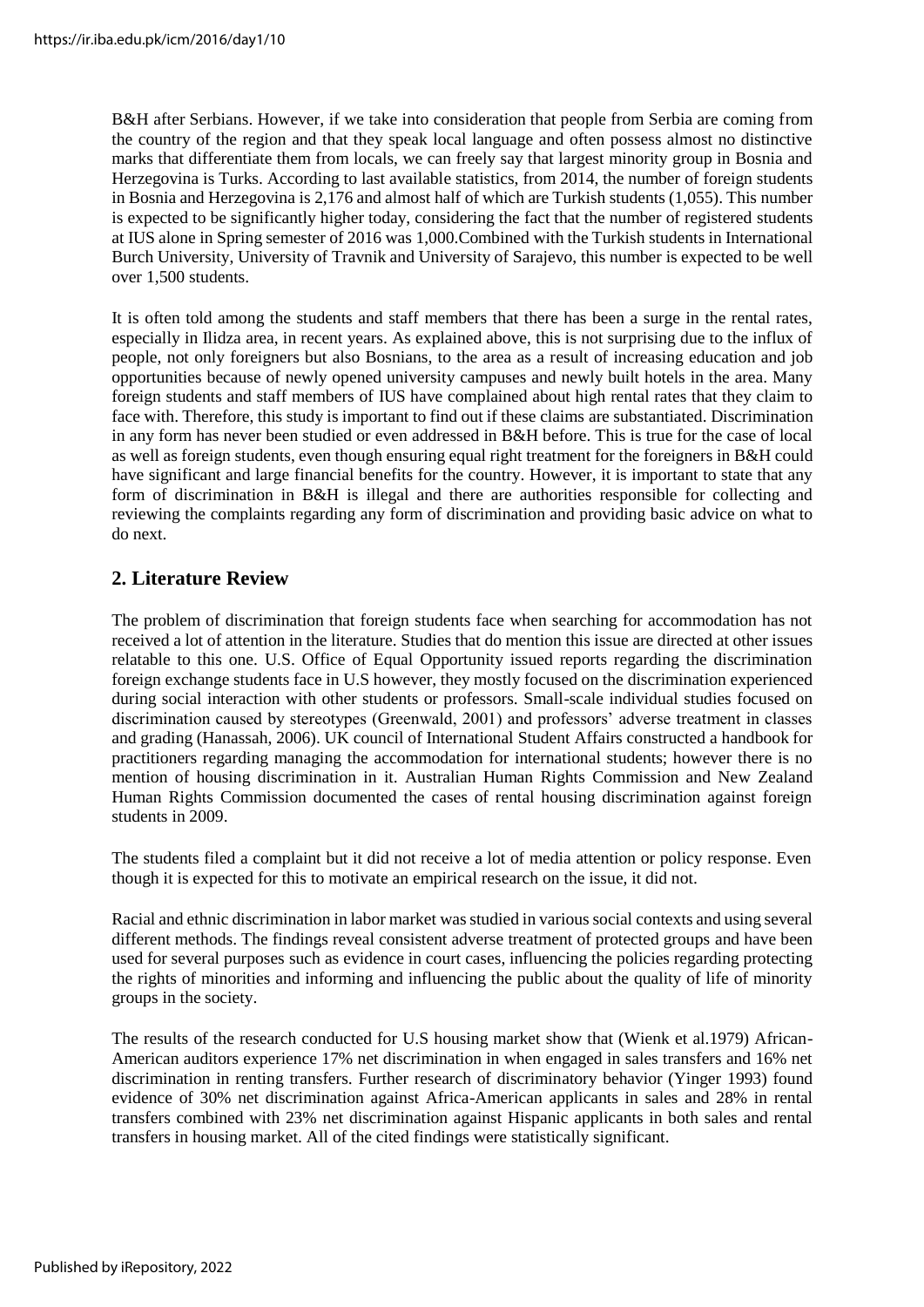Yinger (1986) found evidence of both, rental and sales housing market discrimination in U.S by examining Fair Housing Audits. Discriminatory behavior can appear in forms of providing fewer number of housing unit options to minority than majority group member, setting different prices based on group membership and less favorable lease specifications for the minority group members.

Audit studies conducted in England showed that members of protected ethnical groups suffer 12% net discrimination in trying to buy property and 30% in trying to rent it (Daniel, 1968; Mcintosh & Smith, 1974). Few years later audit study with more than two auditors has been conducted in France as well. Bovenkerk et al. (1979) included French, Portuguese and Antillean auditors in his search for discrimination in rental housing market. According to the reported results the auditor of Portuguese origin did not suffer any discrimination while Antillean auditor suffered 30% of net discrimination.

Some other studies (Roychoudhury & Goodman, 1992; Yinger, 1995) present the evidence of minority group member agents displaying less discriminatory behavior than the majority groups members. Yinger (1995) finds evidence that there is 25% less chance that certain property will be reserved for the white tenants when the agent is black or Hispanic. On the other hand, several studies reached the results that suggest agents who are protected group members do not discriminate any less than other agents (Ondrich, Stricker & Yinger, 1986; Ondrich, Ross, and Yinger, 1997). Large number of studies noted that discriminatory behavior in housing market may be systematically different across different neighborhoods and areas in the city Yinger 1986; Massey & Lundy 2001; Ondrich et al).

Studies in a form of correspondence audits tested for ethnic/racial discrimination in Italy, Spain, Norway and U.S. Studies on sexual orientation based discrimination were done as correspondence audits for the housing market of Sweden. Seven of the correspondence studies sent single randomly chosen inquiry to each landlord and remaining five sent matched-applications. Many studies also tested for the statistical discrimination. In-person audit for ethnic/racial discrimination has been conducted in Greece and U.S, discrimination based on sexual orientation and disability both in U.S.

# **3. Methodology and Data**

For the purpose of this study, survey method was used as data collection method and therefore this study uses quantitative method of data analysis. Quantitative studies of housing discrimination used regression exclusively as a method of data analysis; however, the models vary in their form and content. This study uses lnprice (rent) as the dependent variable and set of different variables that can be grouped into sum of hedonic characteristics of each house unit and sum of demographic information about owners (tenants). Hence, semi-log model can be expressed for rental units as:

 $\text{1}$ 

where Di denotes different characteristics of dwellings that their tenants participated in the survey, such as size of the dwelling, location, type of heating, if the dwelling has balcony, the floor of the dwelling, type of the dwelling (house or apartment), if there is a private parking, distance from the nearest public transportation, level to which the dwelling is furnished, existence of elevator and whether the dwelling has been updated or not and how long ago. On the other hand, T<sub>i</sub> denotes the characteristic of the tenants themselves such as family income, number of roommates, if they live single, with friends or with spouse, monthly spending, nationality and gender.

Understanding and measuring the discrimination in the field of economics originate mainly from the labor market discrimination studies. Most of the models that are widely used today to analyze various types of discrimination in economics were originally designed to measure wage differentials. One of the most popular wage decomposition methods was developed by Blinder (1973) and Oaxaca (1973) which consists of decomposing the wage differentials based on the race. The method aims to define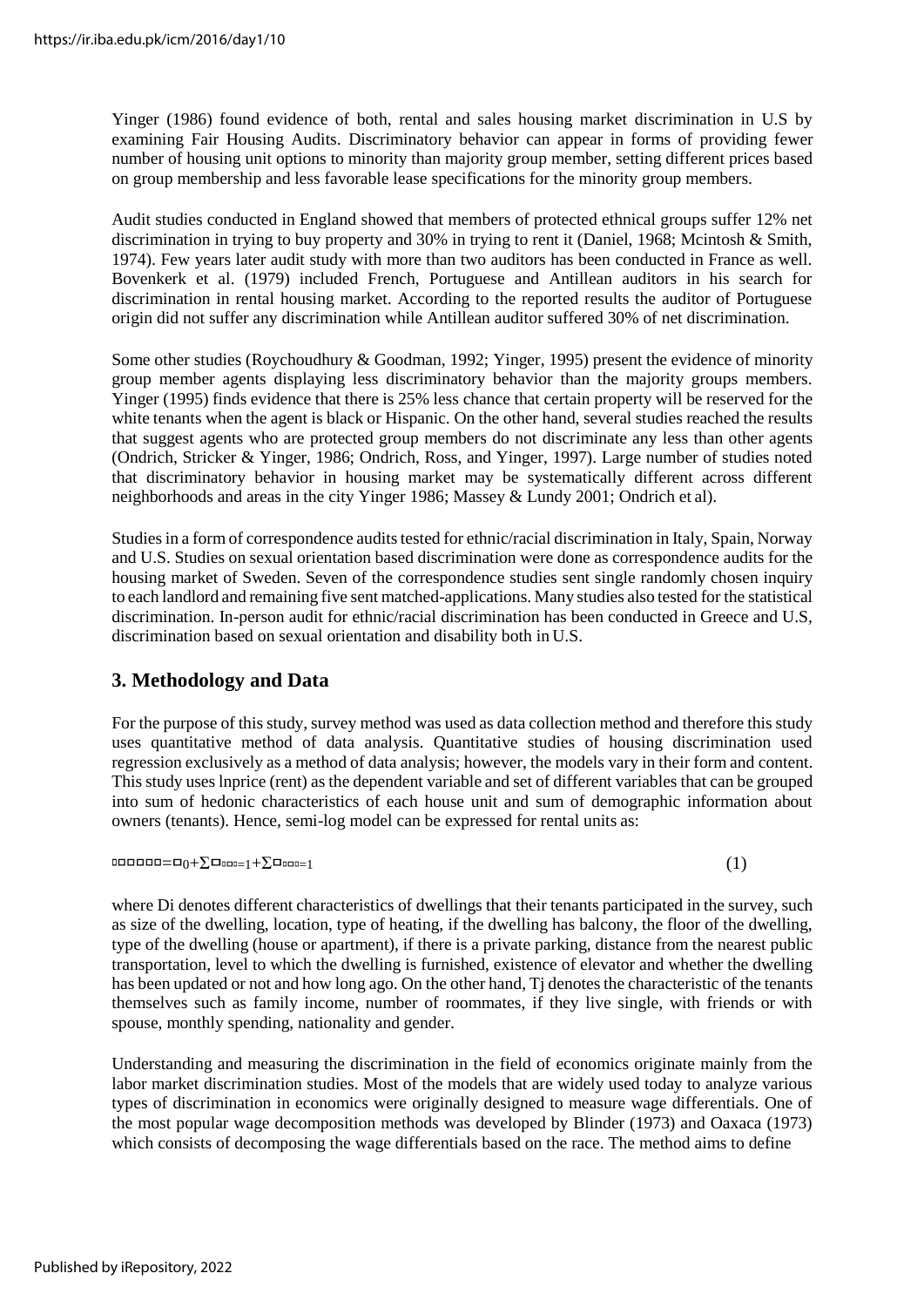how much of differences in mean outcomes between two groups can be explained by the explanatory variables and how much of it accounts for differences in regression coefficients. Therefore, this technique actually breaks down the average wage gap present across two different groups into two parts: first one consists of differences in qualifications, the ones explained by the explanatory variables included in the model; second one consists of differences that are not explained by the model. The unexplained part is used to measure discrimination.

The model was first used by Blinder (1973) in studying the wage differentials between black and white men and between white man and woman. Blinder based his study on assumption that each differential is composed of differences in objective characteristics of employees, such as education and productivity and remaining part that cannot be explained by the objective characteristics. Hence, the main points of interests in Blinder's study were to determine how much of a wage differential between white and black employees can be explained by white men's easier access to education and how much of a wage differential between white man and woman can be explained by man's easier access to better jobs.

This study is based on the assumption that the Oaxaca-Blinder decomposition technique could be easily applied on studying discrimination in the rental housing market as well, where it would allow grouping the factors that influence the magnitude of the rent of dwelling on one side and the discriminatory factors on the other side. One of the main critiques of Oaxaca- Blinder decomposition when studying labor discrimination is that there are numerous factors that influence the employer when deciding whom to employ and that it is not possible to include all of them in the model, which necessarily results in overestimation of discrimination level. However, in studying the rental housing discrimination the factors that influence the rent are mostly tangible and much easier to enlist which significantly decreases the chances of overestimating the discrimination.

Main variable of interest of this study is the level of rent, mainly whether the rent for the dwellings of same or similar characteristicsis different for the Bosnian and non-Bosnian tenants who same or similar characteristics other than their ethnicity. Therefore, the dependent variable of the study or lnrent (lnR), and the characteristics of the dwelling and tenants are independent variables (Xs), where two given disparate groups are defined as local (L) and foreign (F).

After applying Oaxaca-Blinder decomposition to the model, it can be expressed as follows:

 $\overline{\text{---}}$   $\overline{\text{---}}$   $\overline{\text{---}}$   $\overline{\text{---}}$   $\overline{\text{---}}$   $\overline{\text{---}}$   $\overline{\text{---}}$   $\overline{\text{---}}$   $\overline{\text{---}}$   $\overline{\text{---}}$   $\overline{\text{---}}$   $\overline{\text{---}}$   $\overline{\text{---}}$   $\overline{\text{---}}$   $\overline{\text{---}}$   $\overline{\text{---}}$   $\overline{\text{---}}$   $\overline{\text{---}}$   $\overline{\text{---}}$   $\overline{\text{---}}$ 

where  $\overline{u}$  and  $\overline{u}$  represent vectors containing means of the variables for foreign and local participant, and  $u$ and represent coefficient estimates for variables of foreign and local survey participant. First part of the equations on the right-hand side is considered to be the "explained" part of Oaxaca-Blinder decomposition since it captures the differences in the level of rent based on the differences in the characteristics of the dwelling and demographic characteristics of the tenants. Second part of the equation represents the "unexplained" part of the equation and it captures the differences in the coefficients for the foreign and local tenants.

As it can be seen from the equation, the differences in  $\bar{\mathfrak{g}}$  are weigted by the coefficients of the foreign group while the differences in the coefficients are weigted by the  $\bar{\mathfrak{g}}$  of the local group. Therefore,  $\mathfrak{h}$ decomposition is constructed from the viewpoint of the foreign group, meaning that the model estimates the differences in  $\bar{qs}$  of the foreign group if the characteristics of the foreign group were equal to **ho**f the local group. It follows the assumption that the foreigner's rent equation is the dominant or base equation to determine the rent for both sub-groups.

To summarize, Oaxaca-Blinder decomposition will differentiate between two different components. First component measures the differences in rent paid by the local and foreign tenants as a result of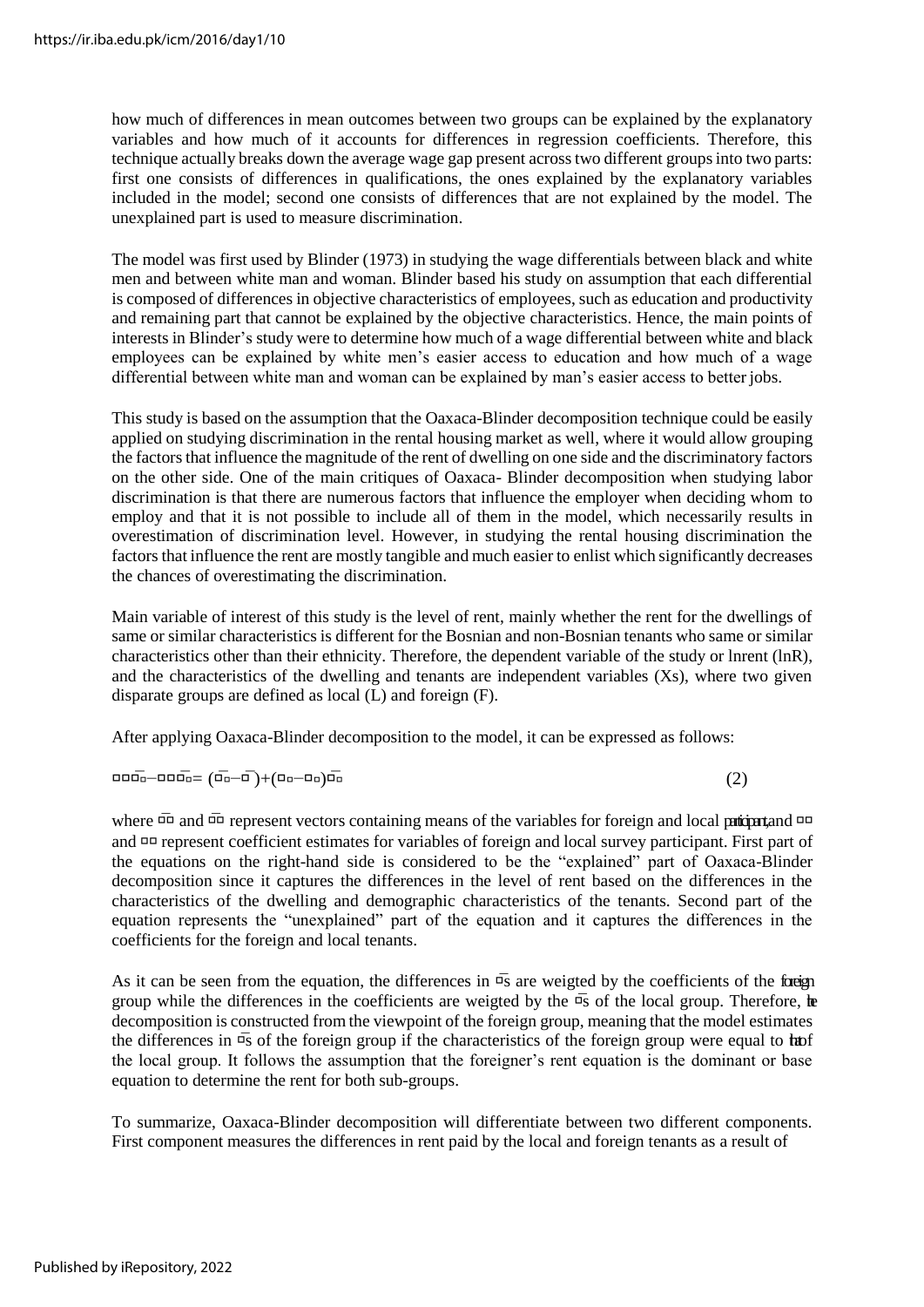differences in characteristics of the dwelling or characteristics of the tenants. This component is labeled as "explained" part of the decomposition since it results from naturally occurring differences. The second component is referred to as "unexplained" component of the decomposition since it results from the differences in rent for foreign and local tenants that otherwise have the same characteristics. The differences in rent cannot be explained only by the variables included in the model and this part is captured by the second component of the equation. This component is often referred to as discrimination, since the differences in rent do not result from the naturally occurring factors; it is assumed that the difference must be motivated by discrimination.

Data set used for this study comes from a project entitled "Economic Impact of IUS on Local Economy of Ilidza and Sarajevo" implemented at the International University of Sarajevo in March 2016. This projected aimed at analyzing direct and indirect income and employment impact of investment spending by SEDEF foundation and personal spending of IUS staff and students on the local economy over the last 12 years period. In order to obtain data on student and staff spending, two seperate surveys were conducted ın April and May 2016. Student survey was conducted online and also through direct interviews with students while their responses were recorded in the online survey tool by the researchers. Staff survey was conducted on paper and the content of the survey was very similar to the student survey. A sample of staff survey is provided in Appendix II.

The student survey was conducted both online and on paper while the staff survey was conducted only on paper. The student survey was conducted on randomly selected 498 students out of 1,765 total registered students of IUS for the Spring semester of 2016. Therefore, the overall participation ratio is 28.2 percent. Following the student survey, a slightly differentiated survey for obvious reasons were conducted on the IUS and SEDEF foundation staff by distributing questionairs to all available employees. 161 of the surveys were collected back as complete out of 231 employees working at IUS or SEDEF foundation (201 was working at IUS while 30 was employed by SEDEF foundation as of May 2016). Therefore, the participation rate is 69.7 percent and participation from both organization was not significantly different. It should be noted that SEDEF foundation employees essentially work and serve at IUS premises and most of their task is directly related with the university students and staff. Therefore, it is considered to be reasonable to include SEDEF foundation employees within the IUS staff despite the legal speration between two organizations.

Since this study has a different purpose than the project mentioned above, only the data on students and staff who paid rent for their accommodation were relevant for this study. Therefore, the main data set for this study only includes 235 students and 53 staff members and their information on their relevant variables analyzed in this study such as monthly rent, family income, monthly personal spending, car ownership, whether the person is Bosnian or foreigner, number of roommates, apartment/house characteristics like size, number of rooms, floor, type of heating, location, walking distance to the nearest tram station/bus stop, age of the apartment/house and if the apartment isfurnished.

Due to natural differences between students and staff in their questions and responses, small modifications were done in some variables to harmonize the data. Also, some variables like "familyincome" and "monthlyspending" had to be augmented even though their nature was different. "familyincome" is the total income of the students' family and it does not necessarily reflect the amount of money that student is able to control while the same value for staff is the overall household income of the staff member and it is usually available fully to the use of staff member. Similarly, "monthlyspending" is the personal monthly expenditure of the student while it is the combined expenditure of the staff member, his or her spouse and children. Therefore, merging data sets may possibly create some question marks on the result. However, these variables are included in the regressions for the sake of a higher explanatory power. Regression results without these variables did not alter the main results significantly but only the R-squre was found to be relatively lower.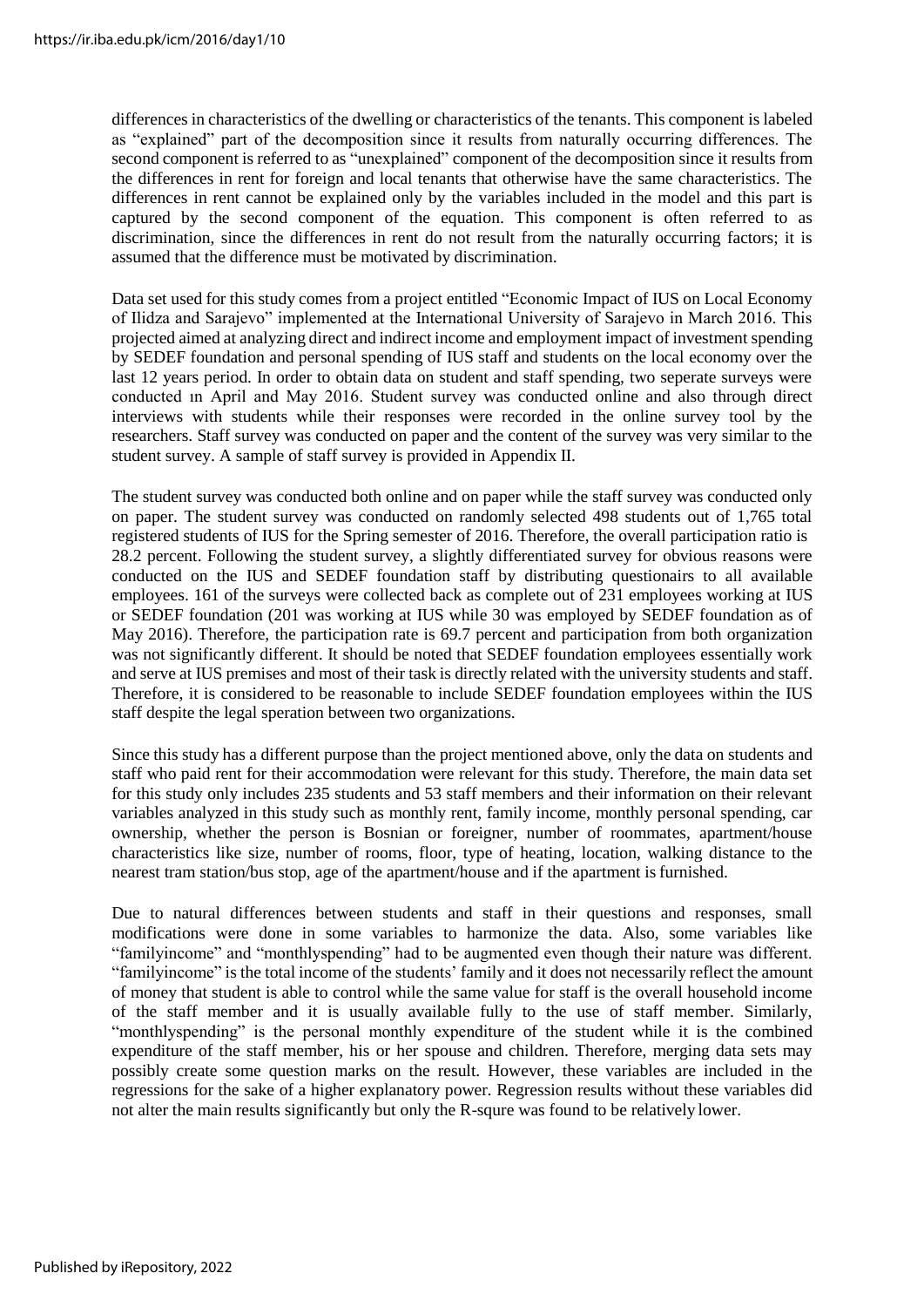Table 1 below provides the descriptive statistics of dependent and independent variables used in this study. Based on the survey results, there were over 20 independent variables which could be used in the study. However, some of them were taken out of the model due to missing information in few of these variables as some of them did not apply to either students or staff members. In the study, "renttotal" is the main dependent variable and it is calculated by multiplying the sum of "rentshare" and utilityshare<sup>2</sup> of each roommate with the number of roommates, if there is any. Table 2 provides descriptive statistics of student sample and staff sample for comparison. As it can be seen in Table 2, mean values of most variables differ between student and staff sample. Staff members turn out to live in larger homes while students live in smaller apartments. Not surprisingly, staff members pay higher amount of rent and incur higher amount monthly spending compared to students. Majority of the staff members are married or divorced and they live with their children while students mostly share their apartments with other students. Only a fraction of staff members are single and some share their apartments with other people.

Also, Table 3 provides descriptive statistics of local (Bosnian srudents and staff members) sample and foreigners (Turks and other foreigners, students and staff combined) sample for comparison. As it can be seen in Table 3, mean values of certain variables differ between local tenants and foreign tenants. Foreign tenants turn out to live in larger apartments/homes while local tenants live in smaller apartments/homes. Again, not surprisingly, foreign tenants pay higher amount of rent and incur higher amount of monthly spending compared to local tenants. Finally, according to data collected, local IUS students and staff members turn out to rent relatively older apartments/homes when compared to their foreign counterparts.

Also, Table 3 provides descriptive statistics of local (Bosnian srudents and staff members) sample and foreigners (Turks and other foreigners, students and staff combined) sample for comparison. As it can be seen in Table 3, mean values of certain variables differ between local tenants and foreign tenants. Foreign tenants turn out to live in larger apartments/homes while local tenants live in smaller apartments/homes. Again, not surprisingly, foreign tenants pay higher amount of rent and incur higher amount of monthly spending compared to local tenants. Finally, according to data collected, local IUS students and staff members turn out to rent relatively older apartments/homes when compared to their foreign counterparts.

Variables used in the regressions were checked for a possible multicollinearity and the results for selected variables can be seen in correlation matrix in Appendix Table 1. As it can be seen in the table, majority of the variables does not have a significant correlation which may result in multicollinearity. Multicollinearity, which is the situation of independent variables in a regression to be highly correlated with each other, becomes a potential problem when the correlation value between two variables exceed 0.50 (Mason et. al. 1991). In this study, only the correlation between size and room of the apartment/home for the overall sample, which is 0.7430, seems rather high and this might create a multicollinearity. In order to solve these problem, one possible solution is to drop one of these variables. However, the results did not change significantly when "room" or "size" variable used alone in the regressions and decomposition calculations.

<sup>2</sup> In the region, rental rate for most apartments/homes do not include the utilities. However, in the sample, some observations were either all utilities paid apartment/home or some basic utilities like apartment maintenance fee were included in the rent. OLS regressions and Oaxaca-Blinder decompositions were calculated for different cases in terms of pure rent (after some adjustment) or utility included rent and found no significant difference (large enough to alter the findings of study) in the results.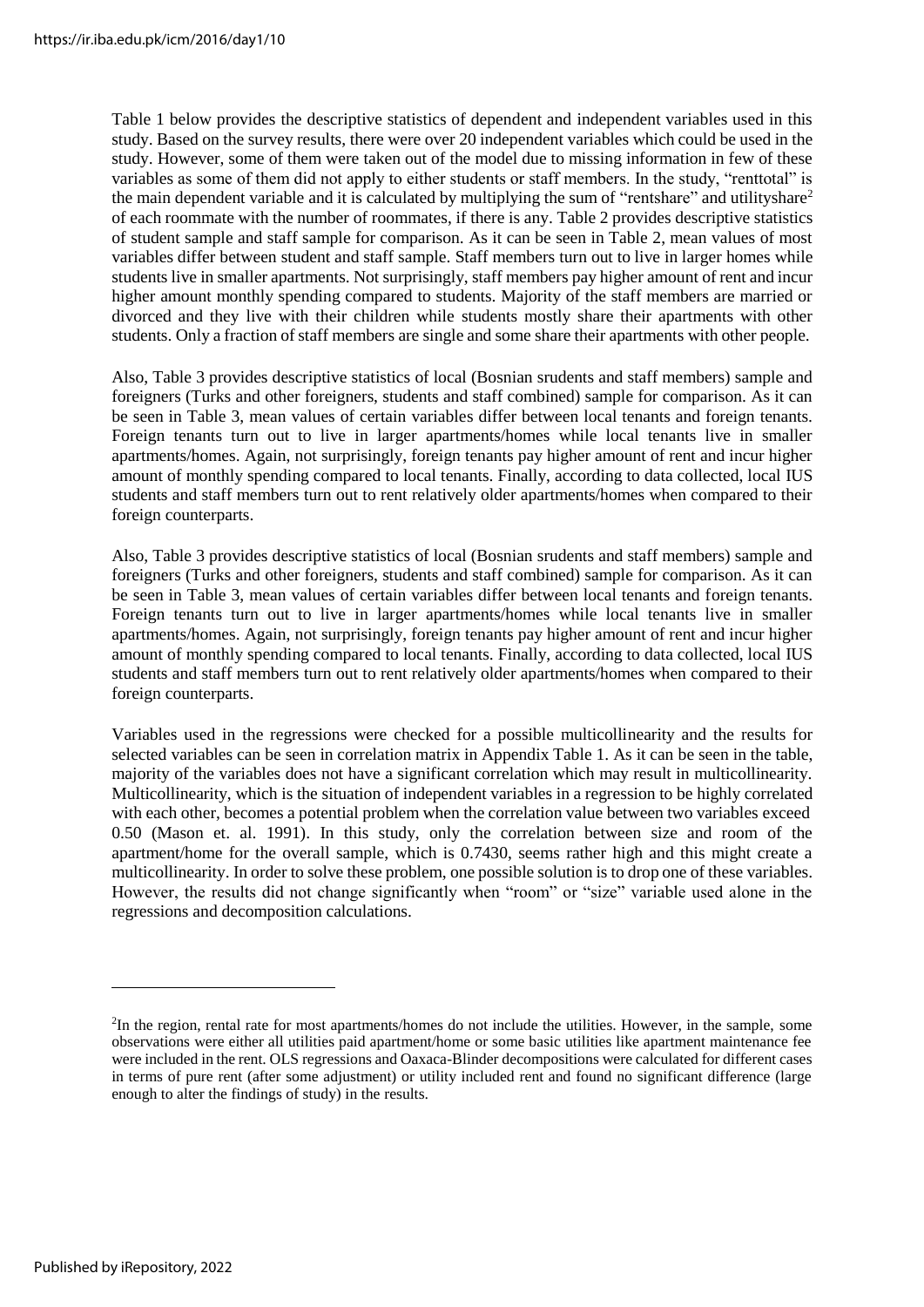| Variable                      | Mean    | <b>Standard Deviation</b> | Minimum          | Maximum        |
|-------------------------------|---------|---------------------------|------------------|----------------|
| Renttotal                     | 480.76  | 213.27                    | 150              | 1200           |
| Rentshare                     | 244.96  | 121.40                    | 110              | 800            |
| utilityshare                  | 98.53   | 81.18                     | $\theta$         | 390            |
| Local                         | 0.24    | 0.43                      | $\mathbf{0}$     |                |
| Foreign                       | 0.76    | 0.43                      | $\mathbf{0}$     |                |
| Male                          | 0.73    | 0.45                      | $\Omega$         |                |
| familyincome                  | 4291.04 | 4949.09                   | 310              | 40000          |
| monthlyspending               | 1189.60 | 826.24                    | 250              | 5500           |
| Owncar                        | 0.27    | 0.42                      | $\theta$         |                |
| apartment                     | 0.75    | 0.42                      | $\overline{0}$   |                |
| Roommate                      | 0.72    | 0.69                      | $\theta$         | 4              |
| Size                          | 59.22   | 20.87                     | 30               | 150            |
| room                          | 2.42    | 0.85                      | 1                |                |
| heating                       | 2.26    | 0.86                      | $\boldsymbol{0}$ | $\overline{3}$ |
| age                           | 15.26   | 12.67                     | $\theta$         | 70             |
| updated                       | 0.45    | 0.50                      | $\boldsymbol{0}$ |                |
| location                      | 4.30    | 2.24                      | 1                | $\overline{7}$ |
| walkdistance                  | 9.88    | 7.53                      | $\Omega$         | 45             |
| floor                         | 4.73    | 3.22                      | $\Omega$         | 15             |
| elevator                      | 0.80    | 0.77                      | $\mathbf{0}$     | 3              |
| furnished                     | 3.14    | 0.99                      | 1                | $\overline{4}$ |
| Parking                       | 0.22    | 0.44                      | $\mathbf{0}$     | 3              |
| <b>Number of observations</b> |         |                           |                  | 288            |

**Table 1: Descriptive Statistics of the Combined Sample**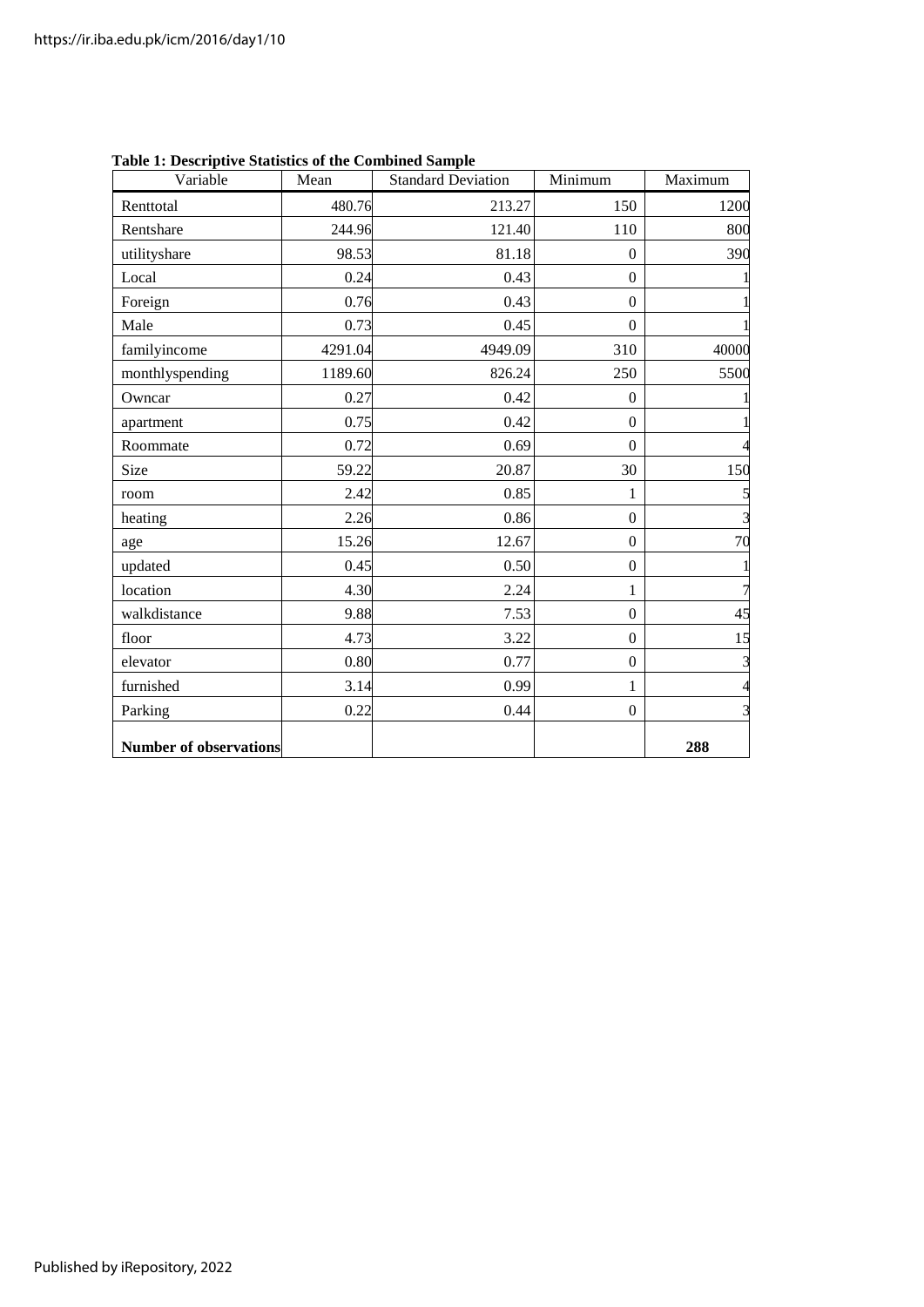|                                     | <b>STUDENTS</b>   |         | <b>STAFF</b> |           |  |
|-------------------------------------|-------------------|---------|--------------|-----------|--|
| Variable                            | Std. Dev.<br>Mean |         | Mean         | Std. Dev. |  |
| renttotal*                          | 462.58            | 219.46  | 561.35       |           |  |
| rentshare*                          | 201.09            | 113.88  | 439.48       | 154.77    |  |
| utilityshare*                       | 85.27             | 77.23   | 157.31       | 98.69     |  |
| local*                              | 0.20              | 0.40    | 0.45         | 0.50      |  |
| foreign*                            | 0.80              | 0.40    | 0.55         | 0.50      |  |
| Male                                | 0.72              | 0.45    | 0.75         | 0.43      |  |
| familyincome*                       | 4579.44           | 5258.73 | 3012.26      | 2949.29   |  |
| monthlyspending*                    | 948.00            | 547.60  | 2260.83      | 992.48    |  |
| owncar*                             | 0.21              | 0.41    | 0.57         | 0.50      |  |
| apartment*                          | 0.80              | 0.40    | 0.55         | 0.50      |  |
| roommate*                           | 0.85              | 0.77    | 0.12         | 0.32      |  |
| size*                               | 57.52             | 20.91   | 66.74        | 20.71     |  |
| room*                               | 2.32              | 0.85    | 2.86         | 0.84      |  |
| Heating                             | 2.29              | 0.85    | 2.13         | 0.90      |  |
| Age                                 | 15.63             | 13.44   | 13.60        | 9.24      |  |
| Updated                             | 0.46              | 0.50    | 0.42         | 0.50      |  |
| Location                            | 4.34              | 2.22    | 4.13         | 2.30      |  |
| walkdistance*                       | 9.27              | 7.95    | 12.58        | 5.69      |  |
| floor*                              | 5.13              | 3.35    | 2.94         | 2.67      |  |
| elevator*                           | 0.92              | 0.85    | 0.31         | 0.42      |  |
| Furnished                           | 3.12              | 1.00    | 3.19         | 0.94      |  |
| Parking                             | 0.21              | 0.45    | 0.23         | 0.42      |  |
| <b>Number</b><br>of<br>observations |                   | 235     |              | 53        |  |

#### **Table 2: Descriptive Statistics for Comparison between Students and Staff**

\* Significantly different at 5 percent significance level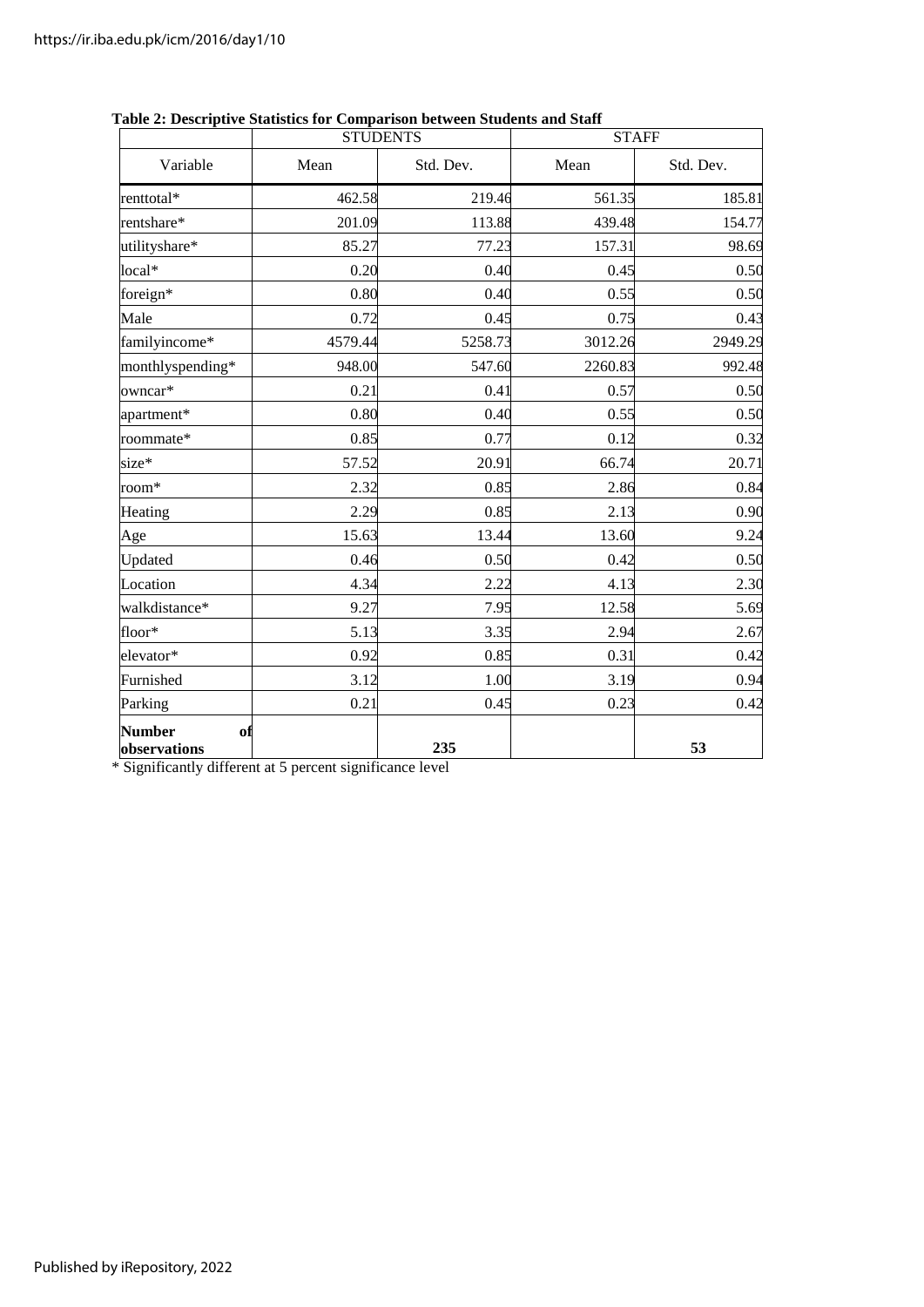|                                            | Locals  |           | raoic of B cocriptive Dumbles for Comparison been cen Boem and I oreign<br>Foreigners |           |  |  |
|--------------------------------------------|---------|-----------|---------------------------------------------------------------------------------------|-----------|--|--|
| Variable                                   | Mean    | Std. Dev. | Mean                                                                                  | Std. Dev. |  |  |
| renttotal*                                 | 357.46  | 168.75    | 520.35                                                                                | 227.56    |  |  |
| rentshare*                                 | 181.10  | 101.09    | 265.47                                                                                | 127.92    |  |  |
| kutilityshare*                             | 76.70   | 62.07     | 105.54                                                                                | 87.31     |  |  |
| male*                                      | 0.69    | 0.49      | 0.74                                                                                  | 0.43      |  |  |
| familyincome*                              | 2094.02 | 2736.58   | 4996.51                                                                               | 5544.64   |  |  |
| monthlyspending*                           | 886.89  | 622.03    | 1286.80                                                                               | 892.09    |  |  |
| Owncar                                     | 0.27    | 0.45      | 0.28                                                                                  | 0.45      |  |  |
| Apartment                                  | 0.71    | 0.47      | 0.76                                                                                  | 0.42      |  |  |
| Roommate                                   | 0.69    | 0.96      | 0.73                                                                                  | 0.85      |  |  |
| size*                                      | 48.06   | 18.96     | 62.81                                                                                 | 20.47     |  |  |
| room*                                      | 2.07    | 0.84      | 2.53                                                                                  | 0.83      |  |  |
| Heating                                    | 2.23    | 1.00      | 2.27                                                                                  | 0.82      |  |  |
| age*                                       | 22.13   | 16.08     | 13.06                                                                                 | 10.67     |  |  |
| Updated                                    | 0.36    | 0.48      | 0.48                                                                                  | 0.50      |  |  |
| Location                                   | 3.96    | 2.09      | 4.41                                                                                  | 2.27      |  |  |
| Walkdistance                               | 9.93    | 6.42      | 9.86                                                                                  | 8.06      |  |  |
| Floor                                      | 4.40    | 3.91      | 4.84                                                                                  | 3.27      |  |  |
| Elevator                                   | 0.74    | 0.94      | 0.82                                                                                  | 0.90      |  |  |
| Furnished                                  | 3.01    | 1.08      | 3.17                                                                                  | 0.96      |  |  |
| parking                                    | 0.26    | 0.44      | 0.20                                                                                  | 0.45      |  |  |
| <b>Number</b><br>of<br><b>Observations</b> |         | 70        |                                                                                       | 218       |  |  |

**Table 3: Descriptive Statistics for Comparison between Local and Foreign Tenants**

\* Significantly different at 5 percent significance level

# **4. Empirical Results**

As explained earlier, this study aims to test if there is an rental discrimination towards the IUS students and staff members who are not Bosnian. According to the Table 3, it is obvious from the mean values of "renttotal" and "rentshare" variables that there is a significant difference between what locals pay and foreigners pay for rent in Ilidza and other parts of Sarajevo. However, one can argue that this difference may not be that significant when other variables are included in the regression along with either "local" or "foreign" dummy. In order to prove that this dummy is significant, an OLS regression with "foreign" dummy was estimated using "lnrenttotal" as a dependent variable. As explained above, "foreign" dummy is significant as expected and desired for the purpose of thisstudy.

In housing literature, it is often argued that the linear regression may not be the best to capture the nonlinear nature of the relationship between dependent variables and some independent variables. For that reason, Table 4 presents the same regression for semi-log form of rent equation. The regression equation has a higher R-square than the ordinary regression compared to linear one. Also, more explanatory variables turn out to be significant, which are; monthlyspending, apartment, roommate, room, size, foreign, age, heating and furnished (they are displayed in bold font as they are significant at 5 percent significance level).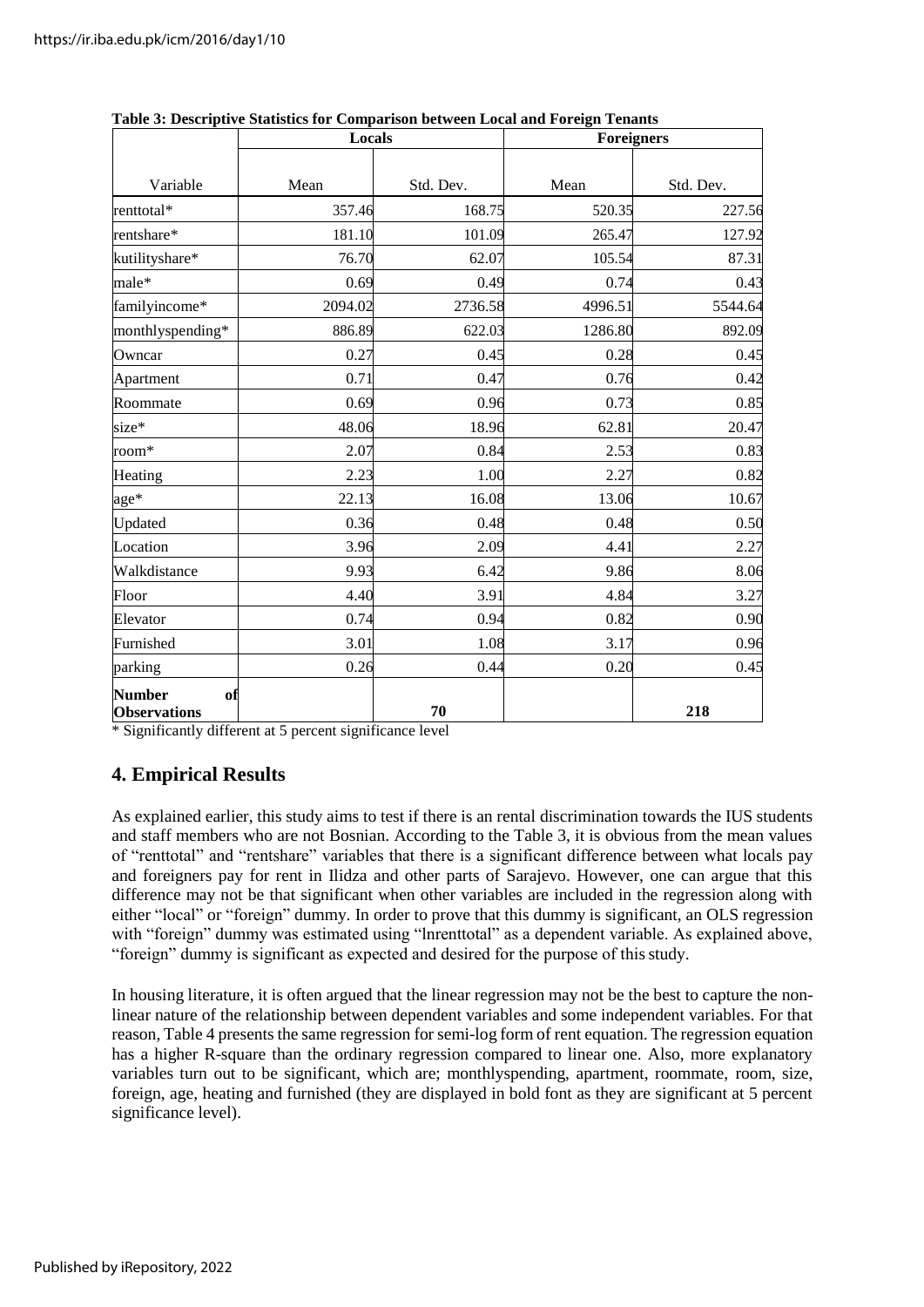Based on the results of Table 4, it is clear that "foreign" coefficient is positive and highly significant, implying that foreign tenants are paying more than what locals pay for rent according to the sample of this study. However, this study aims to investigate this evident difference in more detail in order to find out if there is a "real" difference. More explicitly, this study aims to find out if the foreign tenants are paying more for rent when the housing and locational characteristics are kept constant. In other words, the study analyzes if the foreign tenants would be paying more for rent if their apartments/homes were priced based on locals' rent equation or formula. Similarly, the same calculations can be made by using foreign tenants' rent equation for the locals in order to check if the locals are chargedsimilar to the foreign tenants. As explained in the methodolgy section, this analyzes was conducted using Oaxaca-Blinder Decomposition method. Decomposition calculations were done using "oaxaca" module of Stata, which can be found in open-source research websites.

| Source   | SS         | df  | MS<br>Number of obs |                      | $=$ | 288    |
|----------|------------|-----|---------------------|----------------------|-----|--------|
|          |            |     |                     | F(18, 269)           |     | 34.23  |
| Model    | 41.5113885 | 18  | 2.30618825          | Prob > F             | $=$ | 0.0000 |
| Residual | 18.123295  | 269 | .067372844          | <b>R</b> -squared    | $=$ | 0.6961 |
|          |            |     |                     | <b>Adj R-squared</b> | $=$ | 0.6758 |
| Total    | 59.6346834 | 287 | .207786353          | Root MSE             | $=$ | .25956 |

**Table 4: OLS regression for Combined Sample (Semi-log model)**

| Inrenttotal     | Coef.       | Std. Err. | $\overline{T}$ | P> t  | [95% Conf. Interval] |                |
|-----------------|-------------|-----------|----------------|-------|----------------------|----------------|
| familyincome    | 4.45e-06    | 3.47e-06  | 1.28           | 0.201 | $-2.38e-06$          | .0000113       |
| monthlyspending | .0000816    | .0000234  | 3.48           | 0.001 | .0000355             | .0001277       |
| apartment       | .1127772    | .0410777  | 2.75           | 0.006 | .0319025             | .1936519       |
| owncar          | .010479     | .0384316  | 0.27           | 0.785 | $-.065186$           | .0861439       |
| roommate        | .2880988    | .0221399  | 13.01          | 0.000 | .2445093             | .3316882       |
| room            | .0634106    | .0287113  | 2.21           | 0.028 | .0068831             | $.1199381 + -$ |
| size            | .0023531    | .0011673  | 2.02           | 0.045 | .000055              | .0046513       |
| foreign         | .2860776    | .0400975  | 7.13           | 0.000 | .2071327             | .3650224       |
| male            | .0257228    | .0358301  | 0.72           | 0.473 | $-.0448202$          | .0962658       |
| age             | $-0.030865$ | .0014189  | $-2.18$        | 0.030 | $-.00588$            | $-.000293$     |
| location        | .015276     | .0094517  | 1.62           | 0.107 | $-.0033326$          | .0338846       |
| parking         | .0272892    | .0371098  | 0.74           | 0.463 | $-.0457734$          | .1003518       |
| heating         | .0449838    | .0202427  | 2.22           | 0.027 | .0051296             | .0848381       |
| walkdistance    | $-.0024145$ | .0024512  | $-0.99$        | 0.326 | $-.0072405$          | .0024115       |
| floor           | $-.0034269$ | .0057674  | $-0.59$        | 0.553 | $-0.0147819$         | .0079281       |
| furnished       | .0581679    | .0184611  | 3.15           | 0.002 | .0218213             | .0945146       |
| elevator        | $-.0032098$ | .0290513  | $-0.11$        | 0.912 | $-.0604067$          | .053987        |
| updated         | .0035077    | .0352976  | 0.10           | 0.921 | $-.065987$           | .0730023       |
| cons            | 5.079983    | .1041211  | 48.79          | 0.000 | 4.874987             | 5.284979       |

In order to apply Oaxaca-Blinder decomposition technique, first relevant sub-group regressions, hence coefficients, are calculated by using linear regression method. Then, above mentioned program employs matrix calculations using the coefficients and mean values of each sub-group. Finally, the program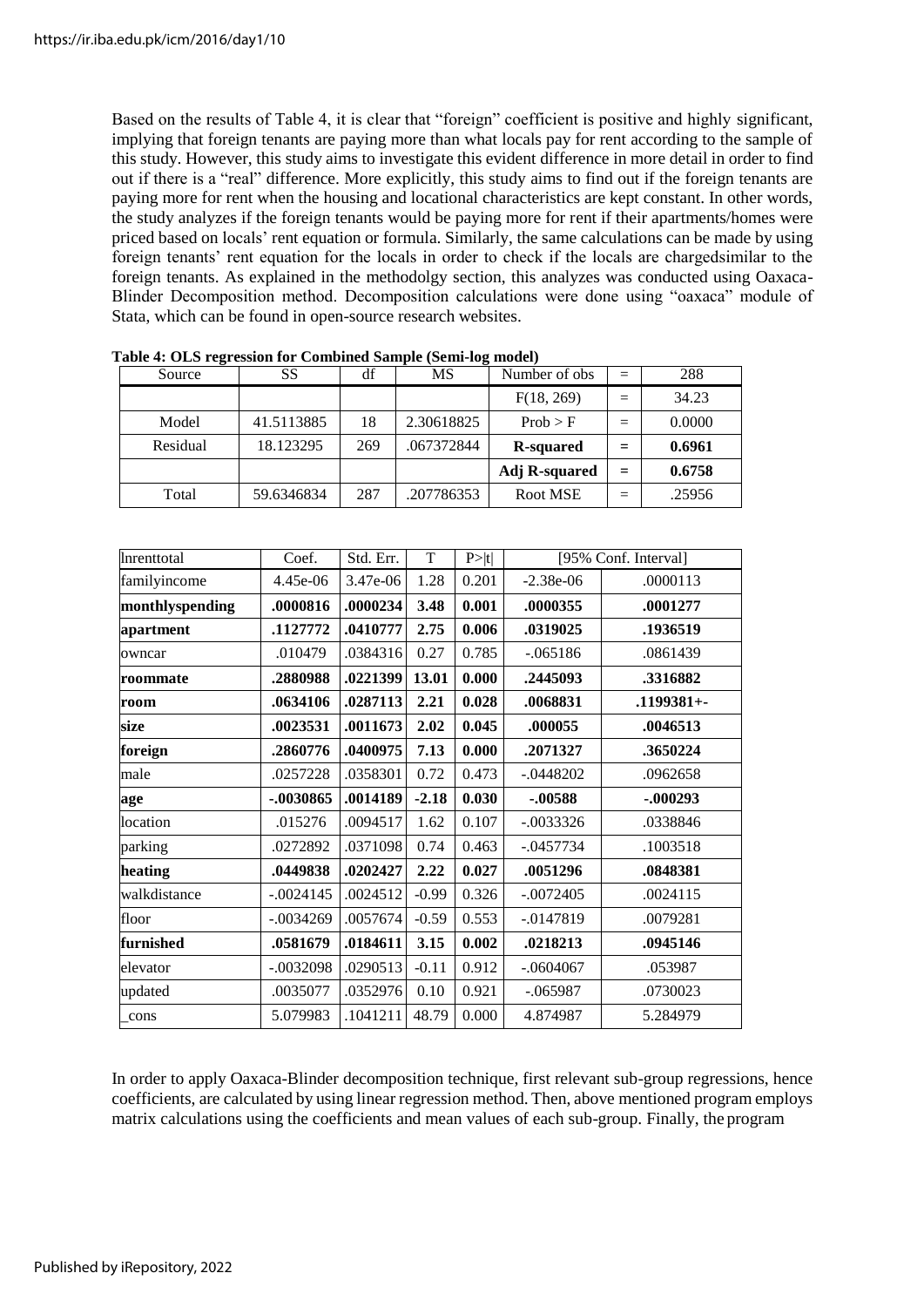module calculates "explained" and "unexplained" difference and also check the significance of these differences using z-test. In all cases, the hypothesis that we are testing will be as follows:

 $H0$  = The difference is equal to 0

 $H1$  = The difference is not equal to 0.

Oaxaca-Blinder decomposition results are given in Table 5 for semi log model. As it is known, semilog form allows to calculate the change in dependent variable in percentage terms. Therefore, the results indicate that foreign tenants pay 37.5 percent more compared to their local counterparts. But 13.8 percent of this difference can be explained with better or higher characteristics of the apartment/home. Remaining 23.7 percent difference is the unexplained difference or simply the difference due to "discrimination". As it can be seen from the table, coefficients related with difference; overall difference, explained difference and unexplained difference all are significant as z-value for each coeffecient is greater than 1.96 (or p-value is less than 5 percent). Therefore, all null hypotheses for the differences are rejected in both models. Hence, it can be concluded that 1) income, housing and locational characteristics of the foreigners are significantly higher than locals and 2) however, there is still a considerable and significant difference in the rent paid by foreigners even after taking these higher characteristics into account.

#### **Table 5: Oaxaca-Blinder Decomposition Results (Semi-log model)**

| Blinder-Oaxaca decomposition | Number of obs |  | 288 |
|------------------------------|---------------|--|-----|
|------------------------------|---------------|--|-----|

1:  $\text{local} = 0 \text{ or foreign} = 1$ <br>2:  $\text{local} = 1 \text{ or foreign} = 0$ 

 $local = 1$  or foreign = 0

| <i>Inrenttotal</i> | Coef.     | <b>Robust</b><br>Std. Err. | Z      | P >  z | [95% Conf. Interval] |          |
|--------------------|-----------|----------------------------|--------|--------|----------------------|----------|
|                    |           |                            |        |        |                      |          |
| Differential       |           |                            |        |        |                      |          |
| Prediction_1       | 6.254499  | .0262012                   | 238.71 | 0.000  | 6.203145             | 6.305852 |
| Prediction 2       | 5.879020  | .0554363                   | 106.05 | 0.000  | 5.857304             | 5.987673 |
| <b>Difference</b>  | 3754792   | .0532595                   | 7.05   | 0.000  | .2710926             | .4798658 |
|                    |           |                            |        |        |                      |          |
| Decomposition      |           |                            |        |        |                      |          |
| Explained          | .13789313 | .0510661                   | 3.16   | 0.002  | .0612281             | .2614034 |
| Unexplained        | .23758609 | .034786                    | 6.83   | 0.000  | .169408              | .3057647 |

As mentioned earlier, main dataset of this study contains rental data on IUS students as well IUS staff members. However, as explained in the motivation section of the study, initial goal of this study was to find out if foreign students in the region faced with rental discrimination. Student rental dataset included 235 observation but only 46 of these observations belonged to Bosnian students. Since relatively low number of local students could make the calculations of decomposition values, it was decided to enlarge the dataset by adding staff data despite potential heteroskedasticity problem. In order to detect if the combined dataset suffers from heteroskedasticity problem, Breusch-Pagan and the White tests were conducted in Stata and the results indicate the possibility of heteroskedasticity. The results indicate the existence of heteroskedasticity problem in the combined dataset. On the other hand, no evidence of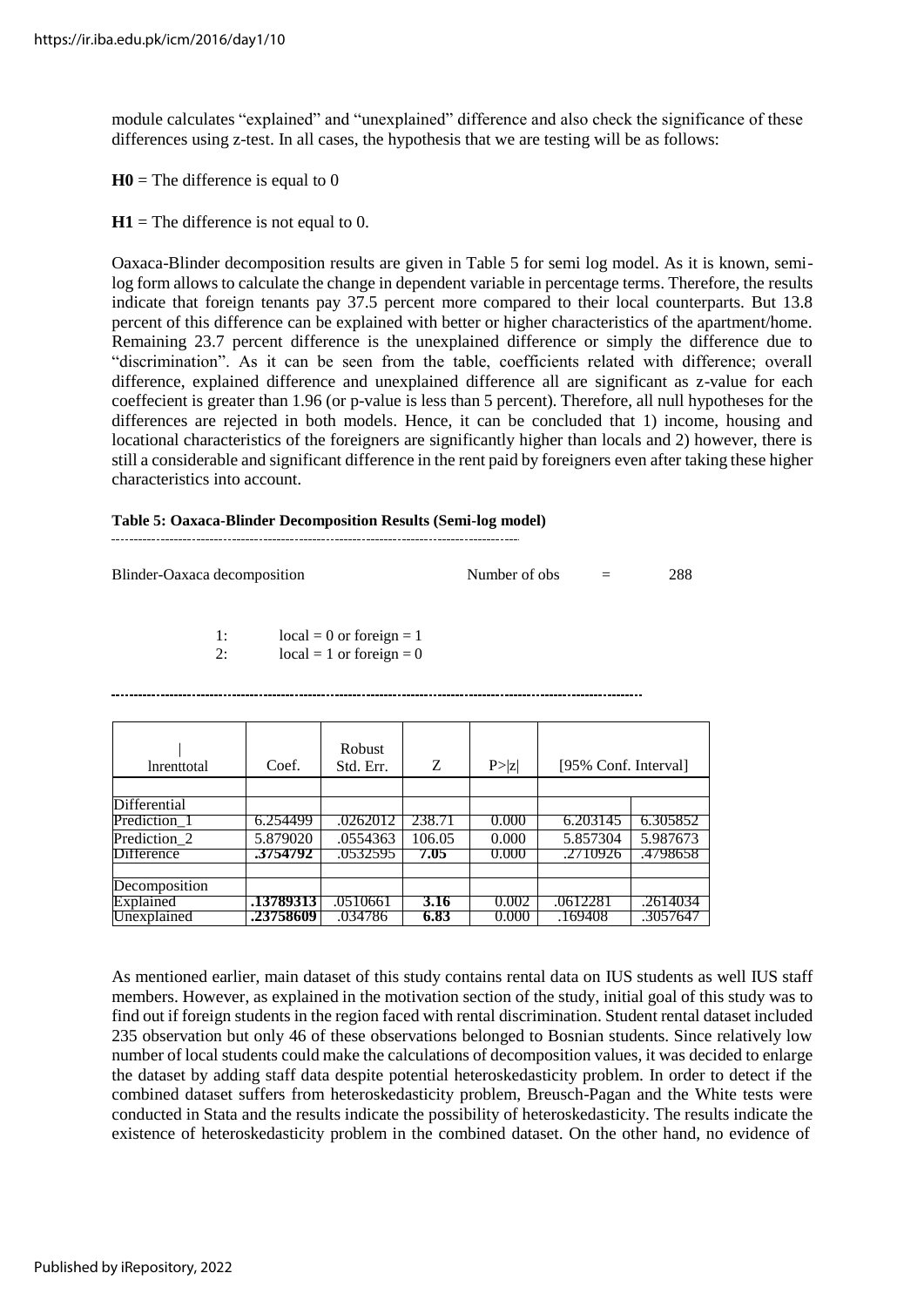heteroskedasticity was found when the initial student dataset was checked with the same tests. Inorder to deal with the consequence of heteroskedasticity, regressions and Oaxaca-Blinder decompositions were recalculated using "robust" option of stata and, even though the final results did not change significantly.

### **5. Conclusions**

Any form of discrimination is disliked and has a negative connotation. With increasing public awareness, legal authorities generally aims pass laws and regulations in order to fight agains such practices in different aspects of life. However, most of the time, discrimination is not clearly visible or obvious. Therfore, it is a difficult notion to eradicate just by passing laws and regulations. Economists and statisticians developed models which can identify the existence and quantify the magnitude of discrimination, especially the types involve monetary values such as price discrimination or wage discrimination.

Rental discrimination also is an example of such discrimination which can be proven by using statistical methods. Field experiments including audit method are ideal for studying discrimination perceived or faced by the people. However, due to its high cost, this study employed survey method. This study analyzes the rental discrimination against foreigners in and around Ilidza area of Sarajevo city using a sample selected from the students and staff members of International University of Sarajevo. Even though the sample is not representative of the city of Sarajevo, it can still be useful to get clues about the existence and degree of rental discrimination in the region.

After employing various model specifications, this study finds that foreigners do pay for rent significantly higher than locals. However, this alone is not a provoking result as one may expect that foreign members of the sample of this study are mostly foreign students and professors from Turkey with higher level of income and monthly spending compared to their Bosnian counterparts. It is widely known that, due to difference between economic levels of Turkey and B&H as well as largedifference between the per capita income of Turks and Bosnians, Turks as well as most other foreigners coming from more developed or wealthier countries are expected to rent larger and newer apartments and homes. Therefore, one can easily assume that this difference in rental rates could be a result of mere quality difference.

However, this study also investigates this situation further by using Oaxaca-Blinder decomposition method and finds that, regardless of the sample selected and models specified, this difference can be divided into two parts and both of them are statistically significant, meaning that they are unlikely to be zero or non-existent. Oaxaca-Blinder decomposition simply finds that the total difference in the rents paid by foreigners and locals can be broken into two parts; the first part is called "explained" difference as it occurs due to quality differences of rental units and also due to difference in personal attributes of the foreigners and locals. The second part is called "unexplained" difference and it is classified as the difference which cannot be explained with personal attributes or quality differences between the groups. Therfore, this difference is simply called as "discrimination" component of the decomposition.

### **References**

- Blinder, A. (1973). "Wage Discrimination: Reduced from the Structural Estimates". *Journal of Human Resources*. 8, 436-55.
- Bovenkerk, F., Kilborne, B., Raveau, F. & Smith, F.D. (1979). "Comparative Aspects of Research on Discrimination against Non-White Citizens in Great Britain, France and the Netherlands", in: Jan Berting, Felix Geyer and Ray Jurkovich (eds.), *Problems in International Comparative Research in the Social Sciences*. Oxford: Pergamon Press: 105–124.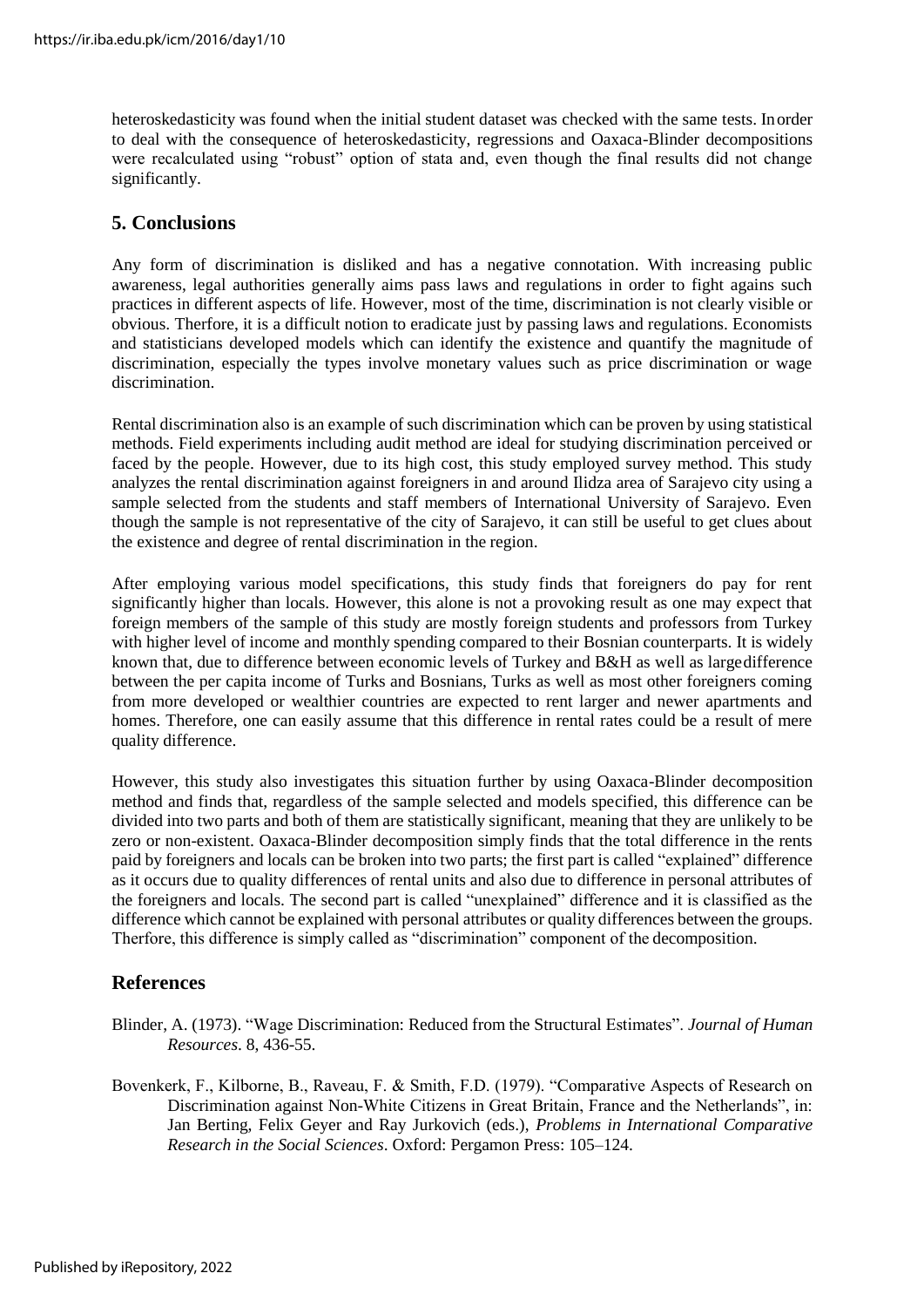Daniel, W. (1968). Racial Discrimination in England. Middlesex, UK: Penguin Books.

- De Prins, D., Sottiaux, S. & Vrielink, J. (2005). "Handboek Discriminatierecht [Manual Discrimination Law]". Mechelen: Kluwer.
- Harrison M., Law I., Phillips, D. (2005). "Migrants, Minorities and Housing: Exclusions, Discrimination and Anti-Discrimination in 15 Member States of the European Union". *European Monitoring Centre on Racism and Xenophobia*, Vienna.
- Kuebler, M. & Rugh, J.S. (2013). "New Evidence on Racial and Ethnic Disparities in Homeownership in the United States from 2001 to 2010". *Social Science Research*, 42, 1357–1374. doi:10.1016/j.ssresearch.2013.06.004.
- Massey, D.S, Lundy, G. (2001). "Use of Black English and Racial Discrimination in Housing Markets". *Urban Affairs Review*, 36 (4), 452- 69.
- Mcintosh, N, Smith, D. (1974). "The Extent of Racial Discrimination, Political and Economic Planning Broadsheet", no 547. *Political and Economic Planning*, London.
- Oaxaca, R. (1973). "Male-Female Wage Differentials in Urban Labor Markets". *International Economic Review*. 14, 693-709.
- Ondrich, J., Ross, S. & Yinger, J. (1997). "Measuring the Incidence of Discrimination Using Fair Housing Audits". *Metropolitan Studies Occasional Paper No. 167*, Center for Policy Research, Syracuse University.
- Ondrich, J., Ross, S. L. & Yinger, J. (2000). "How common is Housing Discrimination? Improving on Traditional Measures". *Journal of Urban Economics*, 47(3), 470– 500.
- Ondrich J, Ross S, & Yinger J. (2001)" Geography of Housing Research". *Journal of Housing Research*,  $12(2), 217 - 238.$
- Ondrich, J., Ross, S. & Yinger, J. (2003). "Now You See It, Now You Don't: Why Do Real Estate Agents Withhold Available Houses from Black Customers?" *Review of Economics and Statistics*, 85(4), 854–873.
- Ondrich, J., Stricker, R. & Yinger, J. (1995). "The Choice to Discriminate: Evidence from the 1989 Housing Discrimination Study", *Southern Economics Journal*.
- Ondrich, J., Stricker, A., & Yinger, J. (1998). "Do Real Estate Brokers Choose to Discriminate? Evidence from the 1989 Housing Discrimination Stud"y. *Southern Economic Journal*, 64(4), 880-901.
- Ondrich, J., Stricker, A., & Yinger, J. (1999). "Do Landlords Discriminate? The Incidence and Causes of Racial Discrimination in Rental Housing Markets". *Journal of Housing Economics*, 8(3), 185-204.
- Roscigno, V.J., Karafin, D.L. & Tester, G. (2009). "The Complexities and Processes of Racial Housing Discrimination". *Social Problems*, 56(1), pp. 49–69.
- Roychoudhury, C. & Goodman, A. C. (1992). "An Ordered Probit Model for Estimating Racial Discrimination through Fair Housing Audits". *Journal of Housing Economics*, 2(4), 358-73.